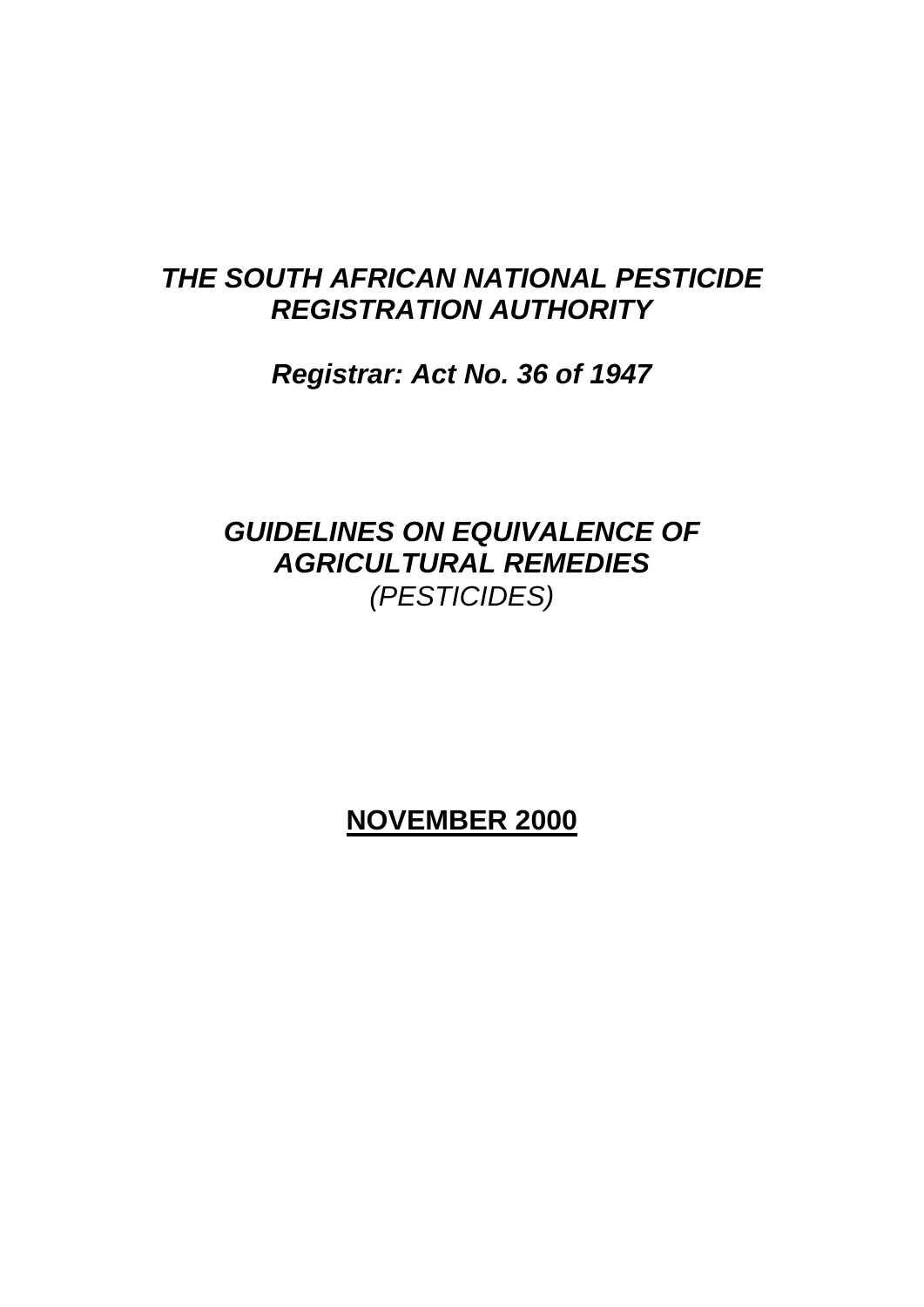# **1. INTRODUCTION**

The Registrar Act 36/1947 is tasked with ensuring that good quality crop protection chemicals (pesticide) are supplied to users and that these chemicals do not adversely affect the public interest.

Stringent requirements are in place for the evaluation and registration of new compounds but for older compounds and for compounds produced by a different manufacturing process or by a different manufacturer after a patent has expired requirements had been less clear.

This document is aimed at clearing any ambiguity around the registration of a technical material in itself or incorporated in any formulation and to have clear guidelines on what information is required for registration purposes. It is in line with similar policies of the FAO and registration authorities in the UK, Australia and the USA.

These guidelines should be read in conjunction with the "Agricultural Remedies Registration Procedure Policy Document". Applicants are advised to consult the relevant technical adviser for full details on registration requirements before submitting a registration application.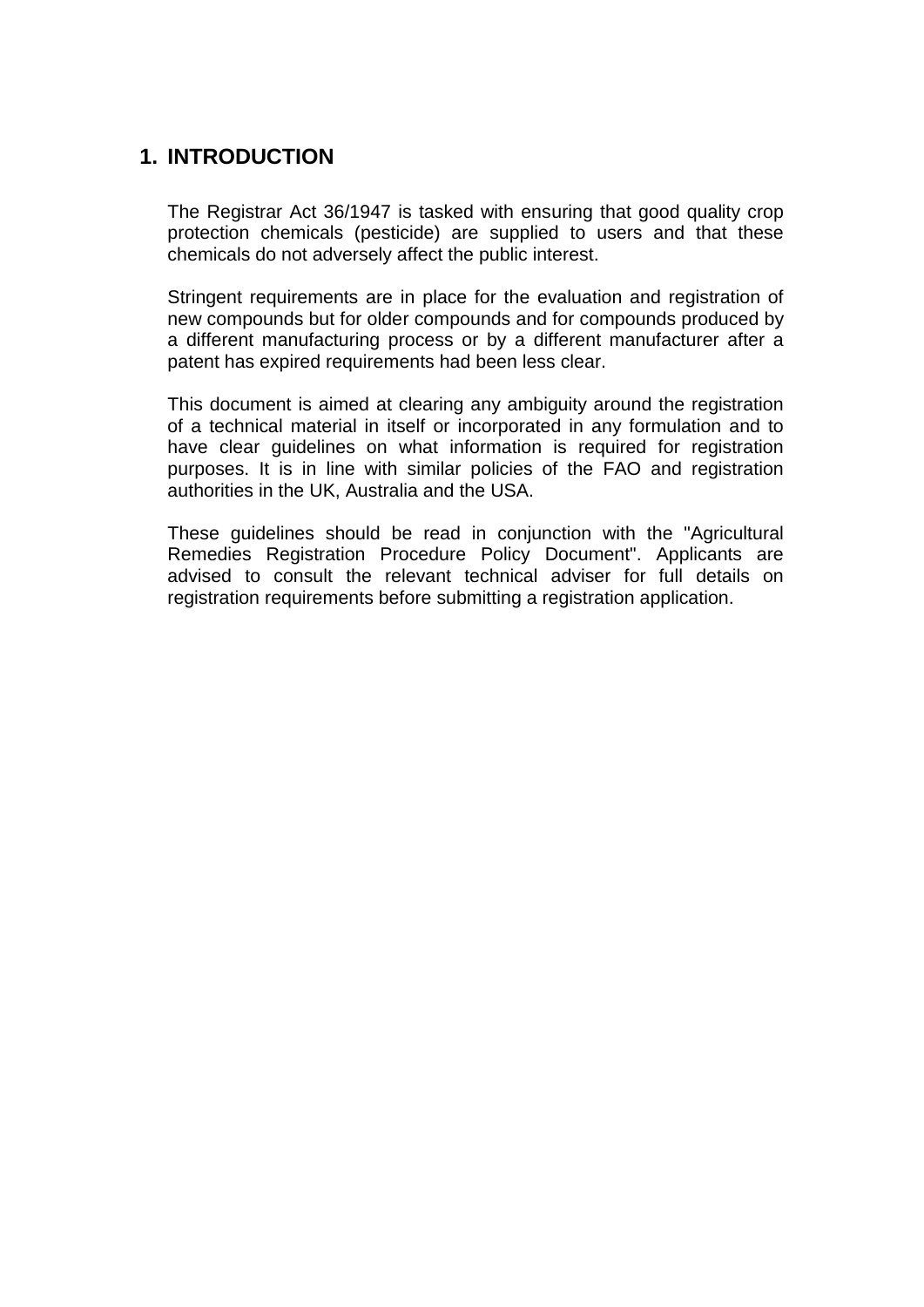## **2. USE OF THE GUIDELINES**

- These guidelines are to be used by Technical Advisers of Act 36/1947 as well as by existing registration holders and new applicants for registration.
- It is incumbent on manufacturers who manufacture the technical material to supply the information required under point 4 and to follow the steps for determination of equivalence or to supply whatever information they may have on the chemical composition of the product.
- If a compound can be demonstrated to be exactly equivalent to the original registration and subsequent tests on formulated products show beyond doubt that the products are equivalent, the Registrar may, where applicable, decide not to require any additional efficacy data for the generic product and may grant a registration based only on the equivalence data supplied by the applicant (e.g. pesticides used in structural pest control). Proof of registration in other countries e.g. USA, EU and Australia will have to be submitted.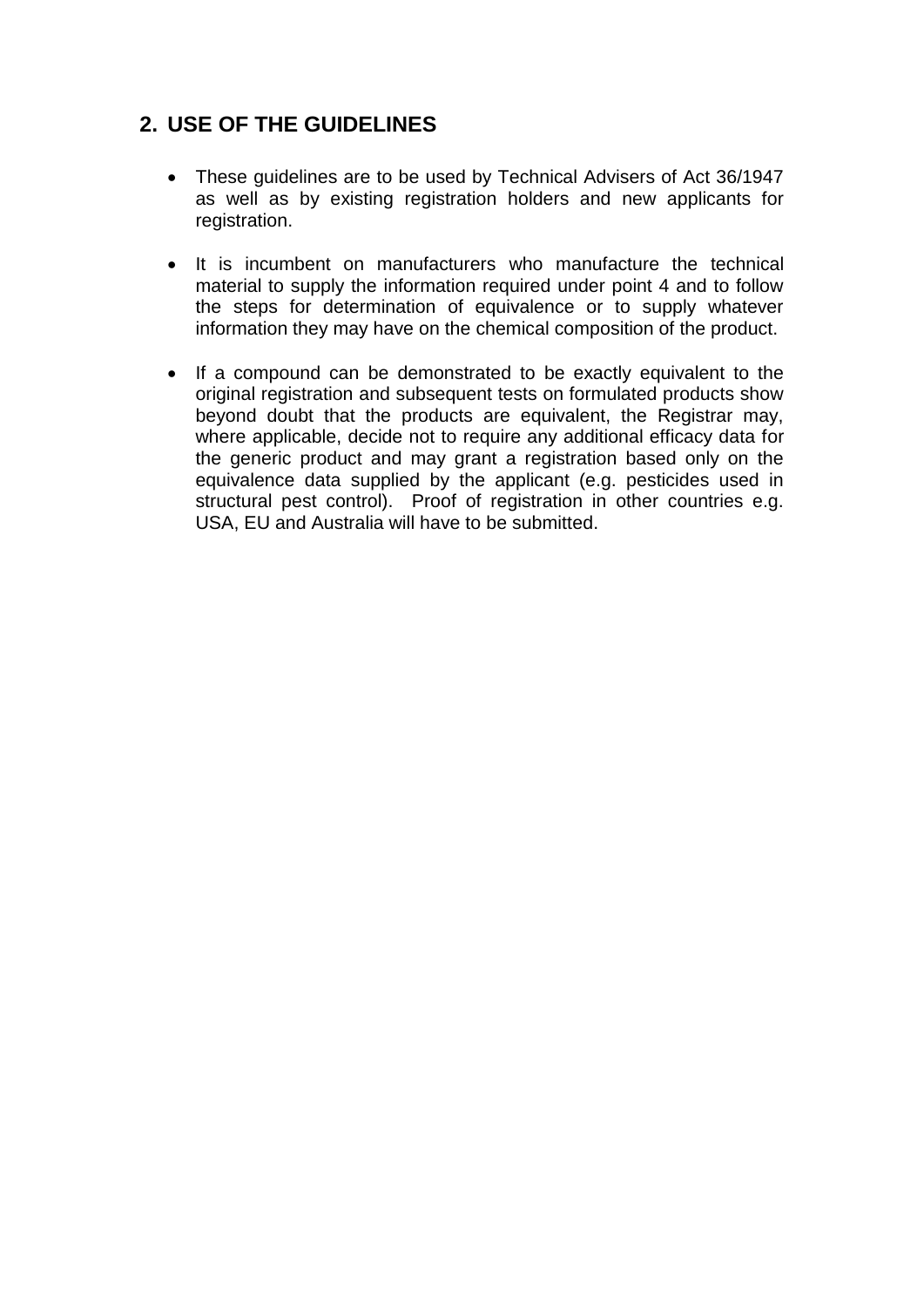## **3. DETERMINATION OF EQUIVALENCE**

#### **3.1 Technical materials from different manufacturers or manufacturing processes are deemed to be equivalent if:**

- 3.1.1 The material meet the requirements of the original manufacturer or reference profile (see glossary)in the FAO specifications and
- 3.1.2 Assessments of the manufacturing process used and the impurity profile (together with assessments of the toxicological/ecotoxicological profiles, if necessary) have been carried out with the result that the profiles meet the requirements of sections 3.3,3.4 and 3.5 of this document.

#### **3.2 Changes in manufacturing process**

Where a producer changes the manufacturing process for a technical active ingredient, which has previously been registered, equivalence may be determined on the basis of paragraphs 3.1.1 and 3.1.2.

### **3.3 Equivalence of the impurity profile of a technical material\***

- 3.3.1 Where the maximum levels of non-relevant impurities are not increased by more than 50% (relative to the maximum level in the reference profile), or the absolute level is not increased by more than 3 g/kg (whichever represents the greater increase). and there are no new relevant impurities (see glossary), the technical materials (see glossary)\* will normally be considered sufficiently similar as to be equivalent.
- 3.3.2 Where these differences in maximum impurity concentration are exceeded, the applicant will be asked to provide a reasoned case, with supporting data as required, as to why these particular impurities remain "non-relevant" and the technical materials\* are equivalent. The Technical Adviser Act 36/1947 will evaluate the case to decide whether or not the technical material\* is equivalent.
- 3.3.3 Where new impurities are present at >1 g/kg, the applicant will be asked to provide a reasoned case, with supporting data as required, as to why these impurities are "non-relevant" and the technical material\* is equivalent. The Technical Advisor Act 36/1947 will evaluate the case to decide whether or not the technical material\* is equivalent.
- 3.3.4 Where relevant impurities are increased in maximum concentration, and/or where new relevant impurities are present, additional toxicological and/or ecotoxicological data will be required as described in paragraphs, 4.1.9.1, 4.1.9.2, 4.1.9.3 and 4.1.9.4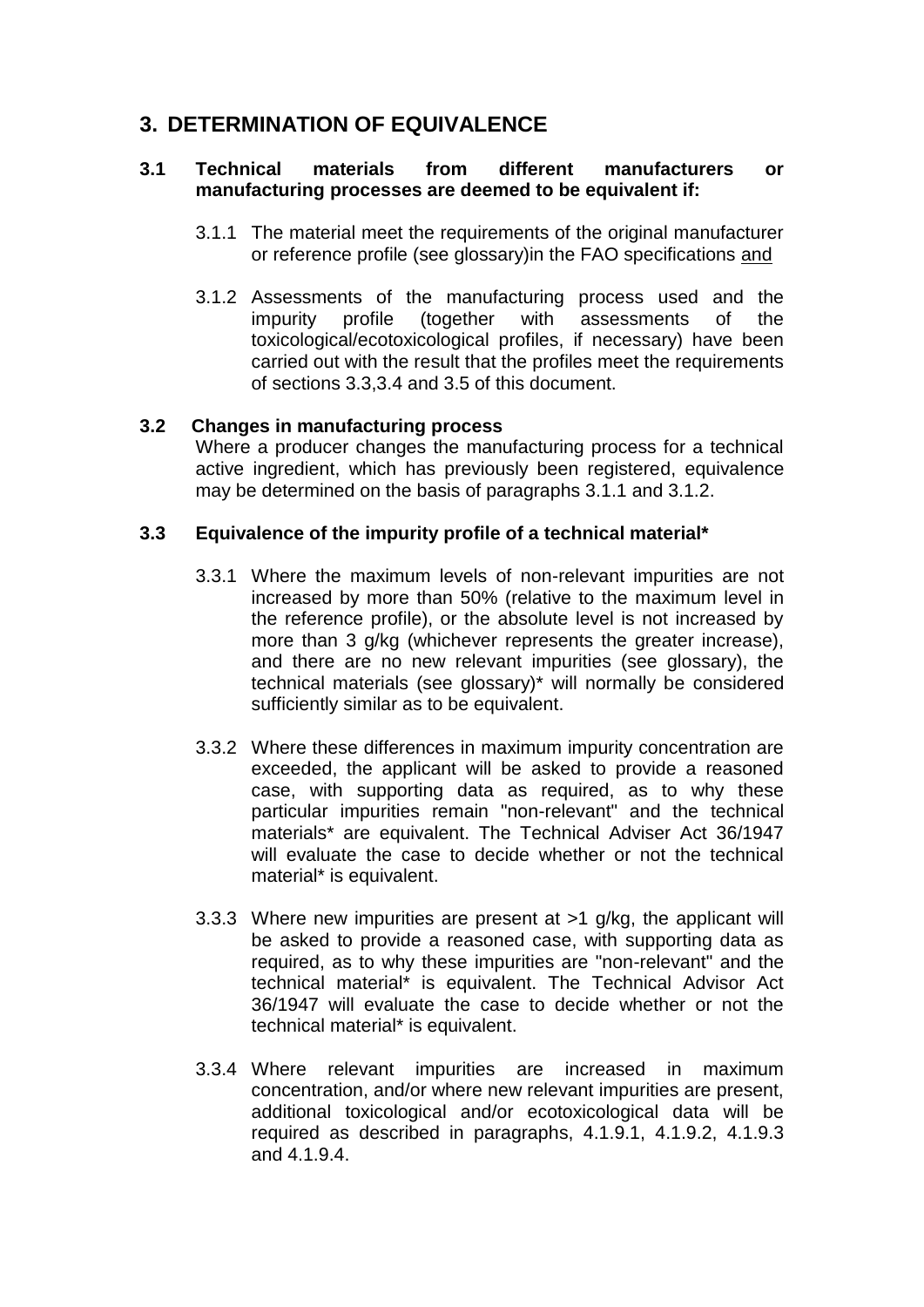### **3.4 Equivalence of the toxicological profiles of a technical material\***

- 3.4.1 The toxicological profile will be considered equivalent to that of the reference profile, where the data required by point 4 of this document do not differ by more than 20% compared to the reference profile (or by a percentage greater than that of the appropriate dosage increments, if more than 20%).
- 3.4.2 Where necessary additional toxicological data will be assessed by the criterion applied in paragraph 3.4.1 of this document provided that, where appropriate, the organs affected are the same. The "no observable effect levels" (NOELs) or "no observable adverse effect levels" (NOAELs) should not differ by more than the differences in the dose levels used. There should be no change in the assessment in those studies, which produce either positive or negative results.

### **3.5 Ecotoxicological profiles for the technical materials**

(as appropriate to the intended use of the active ingredient)

Where required (see section 3.1 and 3.2 of this document), the ecotoxicological profile will be considered equivalent to that of the reference profile if the data do not differ by more than 20% compared to the reference profile (or by a percentage more than that of the appropriate dosage increment, if greater than 20%), when determined using the same species.

*Note : In case where the technical material (see glossary) is not normally isolated, the data and information requirements marked with an asterisk (\*) may be derived from the technical concentrate (see glossary). However, data submitted for the determination of equivalence are expected to correspond to the same form of the technical active ingredient upon which the original reference specification is based.*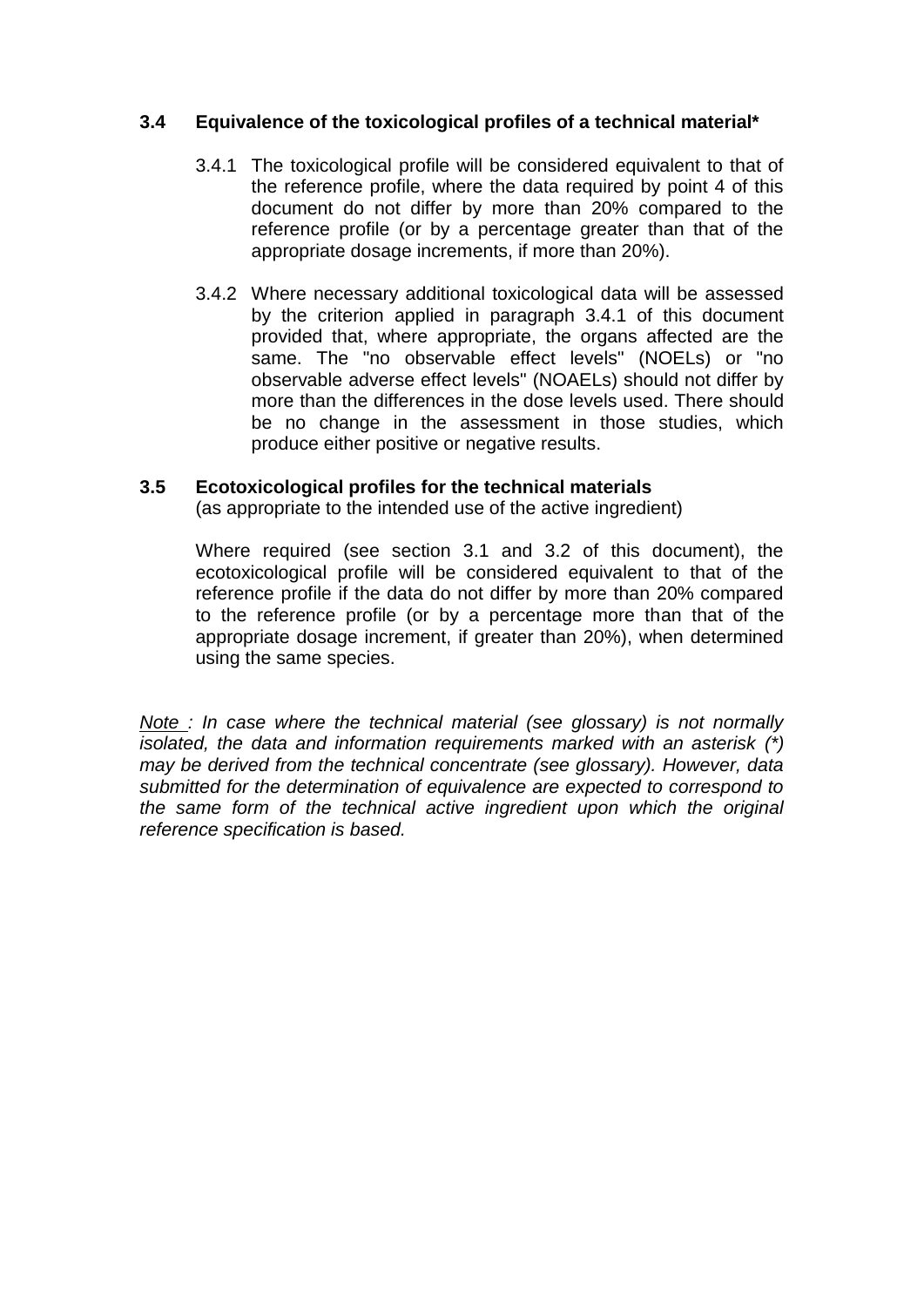## **4. DATA REQUIREMENTS FOR THE DETERMINATION OF EQUIVALENCE : MINIMUM DATA PACKAGE**

### **4.1 Data requirements for technical materials (TC)**

- 4.1.1 Identity of the active ingredient ISO English common name (and its status) Chemical name (IUPAC and CA) CAS No. CIPAC No. Structural formula Molecular formula Molecular mass
- 4.1.2 Physico-chemical properties of the pure active ingredient Vapour pressure Melting point, boiling point, or temperature of decomposition Solubility in water Octanol: water partition coefficient Hydrolysis / degradation characteristics
- 4.1.3 Outline of the manufacturing process
- 4.1.4 Minimum active ingredient content\*
- 4.1.5 Maximum limits for the content of impurities present at or above 1 g/kg\*, supported by batch analytical data (5 minimum). Relevant impurities (see glossary) in this category must be identified.

*Note to paragraphs 4.1.4 and 4.1.5.: The unidentified fraction of the technical material\* must not exceed 20 g/kg*

- 4.1.6 Maximum limits for relevant impurities present at < 1 g/kg\*
- 4.1.7 Information on relevant impurities, with explanations of the effects observed (for example, toxicological effects, or effects on the stability of the active ingredient). Limits set by the FAO/WHO Joint Meeting on Pesticide Residues (JMPR) and/or other registration authorities should accompany this information, identifying the authority responsible for setting the limit.

*Note to paragraph 4.1.6 and 4.1.7: Relevant impurities must be included in the data supplied but other impurities (including isomers, etc., of low activity) must not be included.*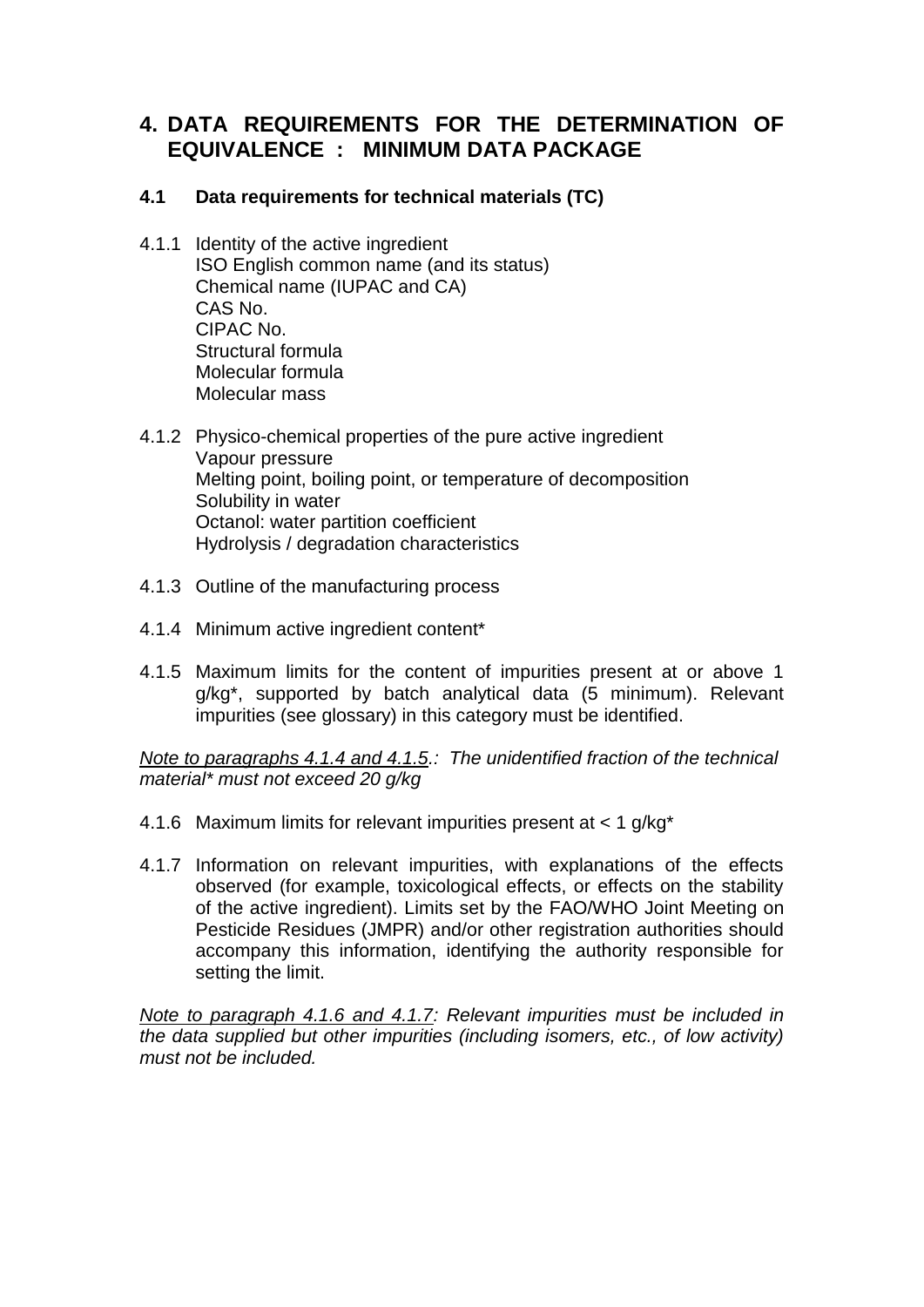- 4.1.8 Nominal content (g/kg) of compounds intentionally added to the technical material\* (e.g. stabilizers).
- 4.1.9 Toxicological summaries (if required see Paragraph 3.3.4)
	- 4.1.9.1 Toxicological profile of the technical material\* based on acute oral, dermal and inhalation toxicity, skin and eye irritation, skin sensitization.
	- 4.1.9.2 Toxicological profile of the technical material\* based on repeated administration (from subacute to chronic) and studies such as reproductive and development toxicity, genotoxicity, carcinogenicity, etc.
	- 4.1.9.3 Ecotoxicological profile of the technical material\* based on toxicity to aquatic and terrestrial organisms (e.g. fish, Daphnia, algae, birds, bees), as appropriate to the intended use.
	- 4.1.9.4 Environmental fate profile of the technical material based on exposure to the environment (e.g. biodegradation in water, abiotic degradation, bioaccumulation in aquatic and terrestrial environment and behaviour in soil and sediments).

## **4.2 Data requirements for formulations**

- 4.2.1 Main formulation types available
- 4.2.2 Main countries where these formulations are registered and sold
- 4.2.3 Physico-chemical properties, as required.

## **4.3 Methods for analysis and testing\***

- 4.3.1 Methods for identity testing
- 4.3.2 Methods for determination of active ingredient content
- 4.3.3 Methods of analysis for impurities in the technical materials\*
- 4.3.4 Test methods for physico-chemical properties.

*Note to Section 4.3:*

- *(i) The methods used to generate data submitted in fulfillment of the requirements for registration must be identified.*
- *(ii) Methods for determination of non-relevant impurities may be given in outline but, in cases of doubt, additional information may be required to support the validity of a method. Methods required to assess equivalence must be independently validated and must be published or otherwise made publicly available.*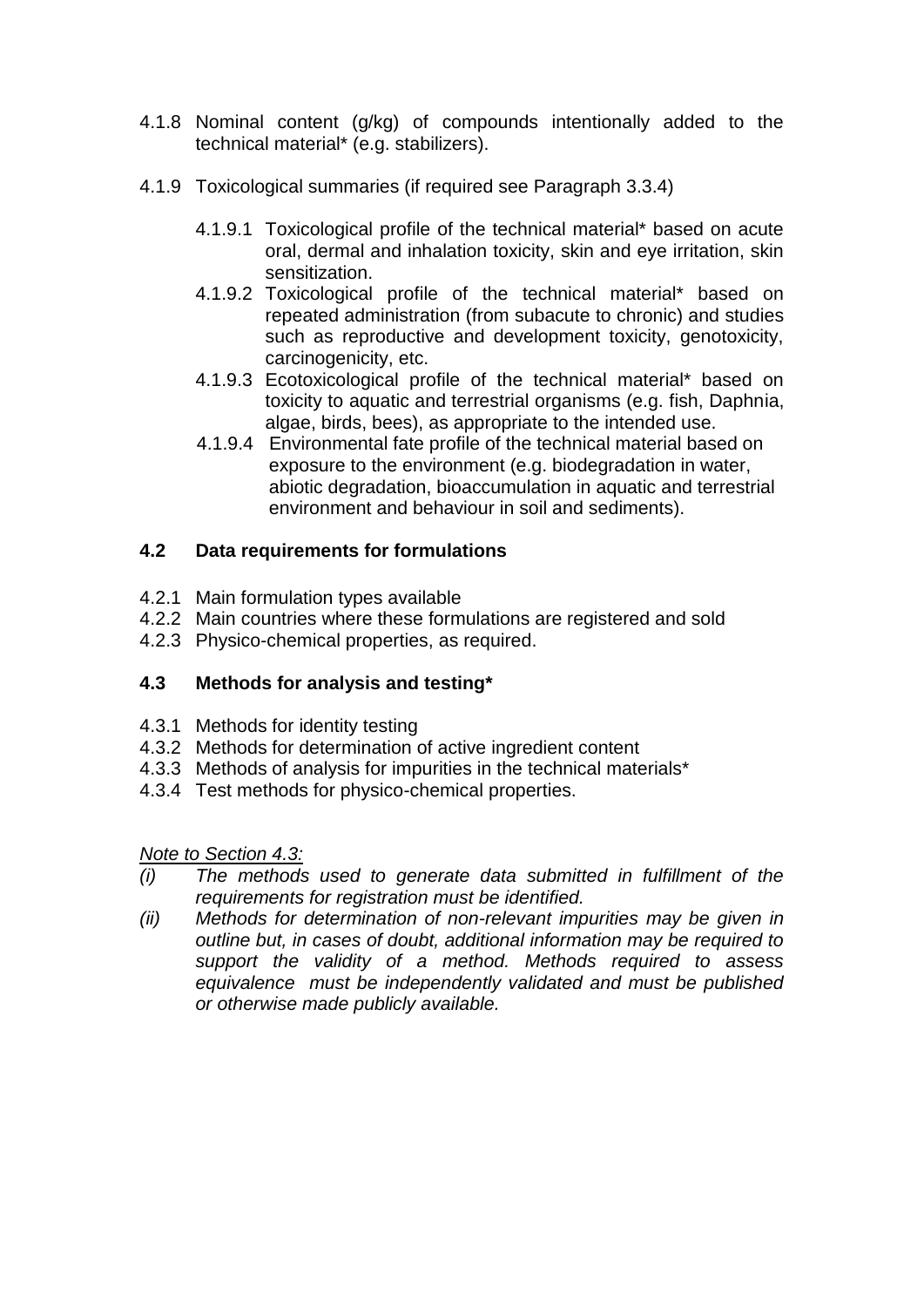#### **4.4 Comparative analyses and tests**

- 4.4.1 When a new or different manufacturing process is used by the original manufacturer or when a new manufacturer is involved the information as required must be supplied for the product from the new manufacturing process in a comparative tabulated format.
- 4.4.2 All comparative analyses and tests must be done by a laboratory accredited by a recognised GLP authority. Results of analyses done by the manufacturer will be used as corroborative information but is not sufficient on its own.
- 4.4.3 Toxicological summaries required under 4.1.9 must also include information on all relevant impurities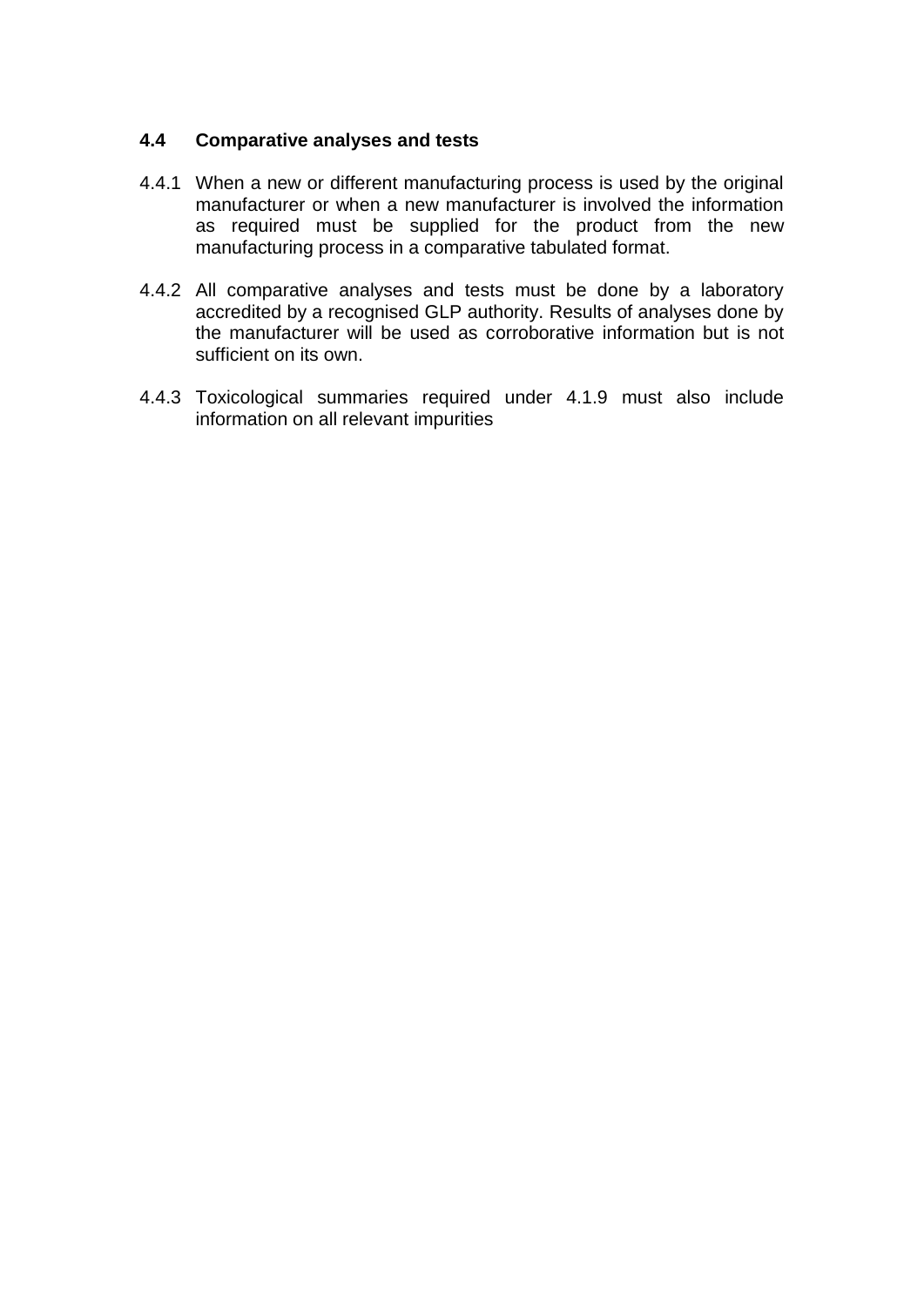## **5. STEPS TO BE FOLLOWED TO DETERMINE EQUIVALENCE**

- 5.1 The applicant supplies all the applicable information listed under point 4 to the Registrar Act 36/1947
- 5.2 The Technical Adviser Act 36/1947 determines whether all the information is supplied and then decide on equivalence using the following criteria:
	- 5.2.1 All the data required were supplied and the comparative analyses and tests show that the product of the applicant is equivalent in all respects to the original or the FAO specification.
		- Recommend registration.
	- 5.2.2 All the data required was supplied but the comparative analyses and tests show that the product of the applicant is not equivalent due to:
		- (a) New or higher relevant impurities in the product but full toxicological summaries were presented on the relevant impurities.
			- Refer to a recognised toxicologist in the Dept of Health for an opinion or phytotoxicologist in the ARC where necessary.
			- Recommend registration or not based on the findings of the Dept of Health with or without efficacy tests.
		- (b) New or higher relevant impurities in the product but full toxicological summaries were not presented.
			- Refer back to applicant to supply additional information
	- 5.2.3 All the data were supplied but the comparative analyses and tests were done by a laboratory not recognised by a GLP authority.
		- Refer back to applicant for new tests. Applicant can apply to SANAS for evaluation of the test laboratory and the findings of SANAS must be supplied with the comparative test results to Act 36/1947.
		- Refuse the application based on the principle of "nontested compliance".
	- 5.2.4 Insufficient or incomplete data is supplied as stipulated in this document.
		- Refer back to the applicant
		- Refuse application outright based on the "not in the public interest" principle.